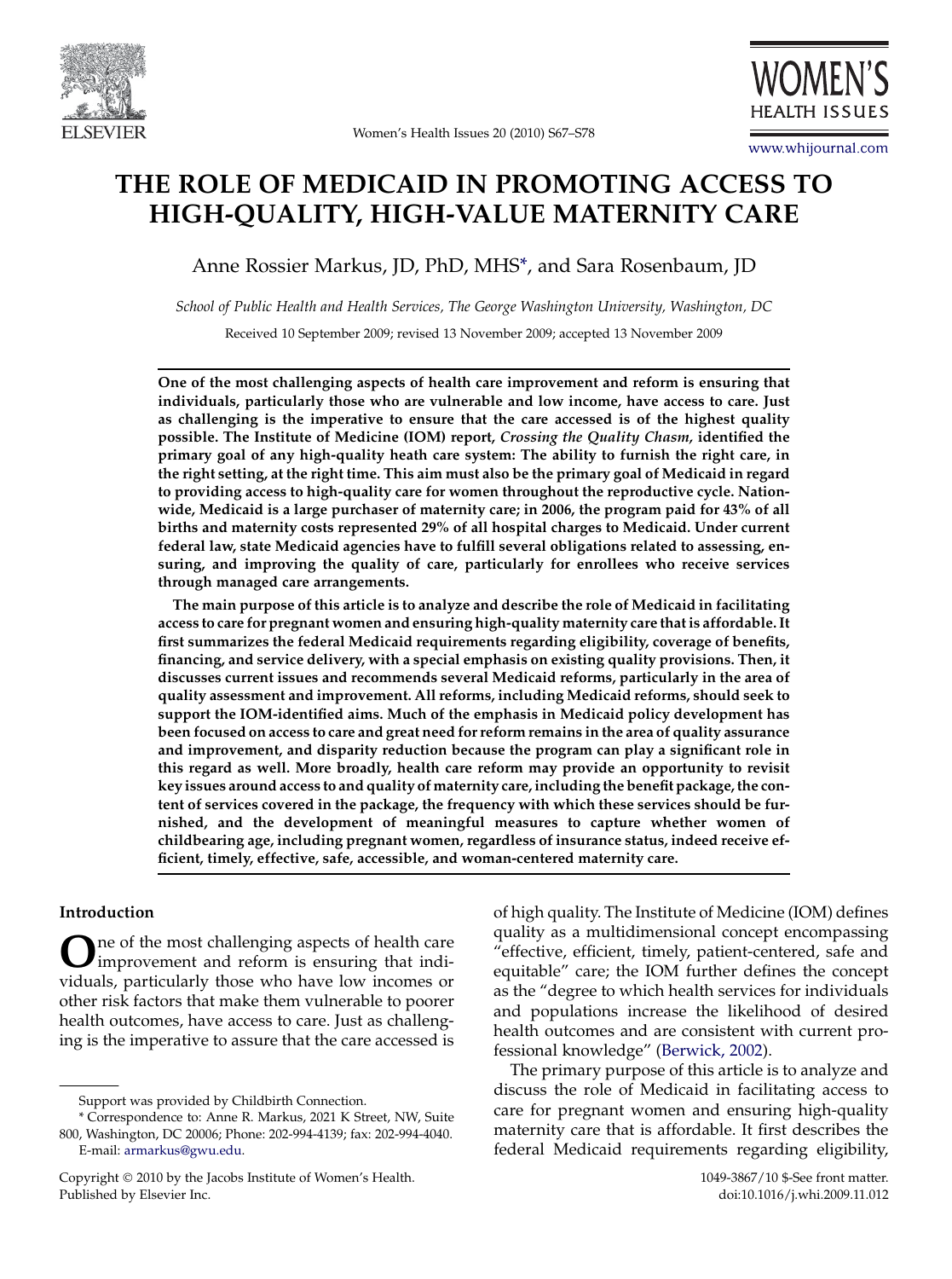coverage of benefits, financing, and service delivery, with a special emphasis on existing quality provisions. Then, it discusses current issues and recommends several Medicaid reforms, particularly in the area of quality assessment and improvement.

## Evolution of the Medicaid Program in Relation to Women and Pregnancy

The Medicaid program is a jointly financed, federal– state health program that pays for health and longterm care services for low-income and resource-limited individuals, families, and people with disabilities. Medicaid finances coverage for basic health care for 20 million low-income women throughout the United States, with women comprising 69% of all adult Medicaid beneficiaries [\(Kaiser Family Foundation, 2007](#page-11-0)). Over its nearly 45-year history, the program has undergone significant changes, primarily transitioning from a relatively modest welfare program to one of the nation's largest provider of health care coverage to people under age 65. It has evolved along with the changing health care system and created flexibility for states to customize their programs to meet the needs of their enrollees. As a result, the program has financed an increasing proportion of medical expenses of all U.S. births to low-income pregnant women, an upward trend that has remained consistent since the mid-1990s ([Agency for Healthcare Research and](#page-10-0) [Quality, 2006\)](#page-10-0), from 38% in 1993 to 43% in 2006 representing 1.69 million and 2.05 million maternal discharges, respectively. Medicaid requires states to cover ''pregnancy-related'' services and allows states to enhance routine prenatal care benefits with additional services for women most at-risk for adverse birth outcomes. Across the nation, Medicaid finances from 21.4% to 66.8% of all births in a state ([Hill et al., 2009;](#page-11-0) [March of Dimes, 2006](#page-11-0)) and 70% of all births in Washington, DC. Maternal and newborn charges now comprise approximately 27% to 29% of all Medicaid inpatient charges, and maternity procedures account for six of the top 10 inpatient procedures billed to Medicaid [\(Andrews, 2008; Kaiser Family Foundation, 2007\)](#page-11-0).

Affordability, accessibility, and continuity of health insurance coverage are critical to the adequate assessment and improvement of the quality of care and for achieving better health outcomes on a population basis. Health insurance coverage thus represents a crucial first step in enhancing access to services, encouraging the appropriate use of care, and improving health outcomes. Medicaid has served to fill a substantive void in a health insurance environment in which a large proportion of lower and moderate income women happen to be uninsured before and during pregnancy, particularly at the beginning of pregnancy, and again after the postpartum period ([Adams, Gavin, Handler,](#page-10-0) [Manning, & Raskind-Wood, 2003](#page-10-0)). Medicaid has had

an important impact on access to prenatal care and in its earlier years has been significantly associated with major declines in maternal and infant mortality as a result of its impact on access to hospital care (Davis  $\&$ [Schoen, 1978\)](#page-11-0). At the same time, even as the evidence to date underscores the contribution Medicaid has made to improved coverage, access, and outcomes, it also reveals that much work remains to be done to ensure Medicaid's effectiveness in reducing disparities in maternal health and health care [\(Adams et al., 2003;](#page-10-0) [Baldwin et al., 1998; Cole, 1995; Currie & Gruber,](#page-10-0) [1996; Kaiser Family Foundation, 2007; Kenney & Du](#page-10-0)[bay, 1995; Piper, Ray, & Griffin, 1990\)](#page-10-0).

Clearly, health care services financed by Medicaid can have a significant impact on the access to, and the utilization of, prenatal and perinatal care and ultimately maternal and child health outcomes for a highly vulnerable population of women throughout the nation and in fact for all women owing to the large percentage of births covered by the program and its spillover effects on the larger health care system. An understanding of Medicaid's role as a resource for pregnant women is key in determining how to improve access to care, assess quality of care, and implement effective and lasting maternity care reform. Regardless of whether congress addresses some of the shortcomings identified in the Medicaid program, including the critical first step of providing coverage to all low-income women regardless of pregnancy status so that quality can be truly assessed and improved on a population level, many aspects of the program can be modified and acted upon today so that improvements in individual coverage and access to quality services can be achieved for a majority of low-income pregnant women. While congress debates the inner workings of the health reform legislation, Medicaid has the potential to be a leader in maternity care quality improvement and disparities reduction. Furthermore, if congress enacts reform and reform is implemented, Medicaid will likely retain a significant role in the payment of care for low-income individuals, including women of childbearing age, and strengthen its potential to ensure that the care is of high quality.

Because the success of Medicaid in leading efforts to improve the quality of maternity care and reduce disparities is predicated on who is actually eligible for services and the types of benefits that are covered for eligible and enrolled women of childbearing age, it is important to first describe the basic design of the Medicaid program to understand who is currently in, who is currently out, and what care is available to those who are enrolled.

## Medicaid Eligibility and Enrollment of Pregnant Women

Medicaid eligibility is predicated on two major criteria—categorical and financial—and actual receipt of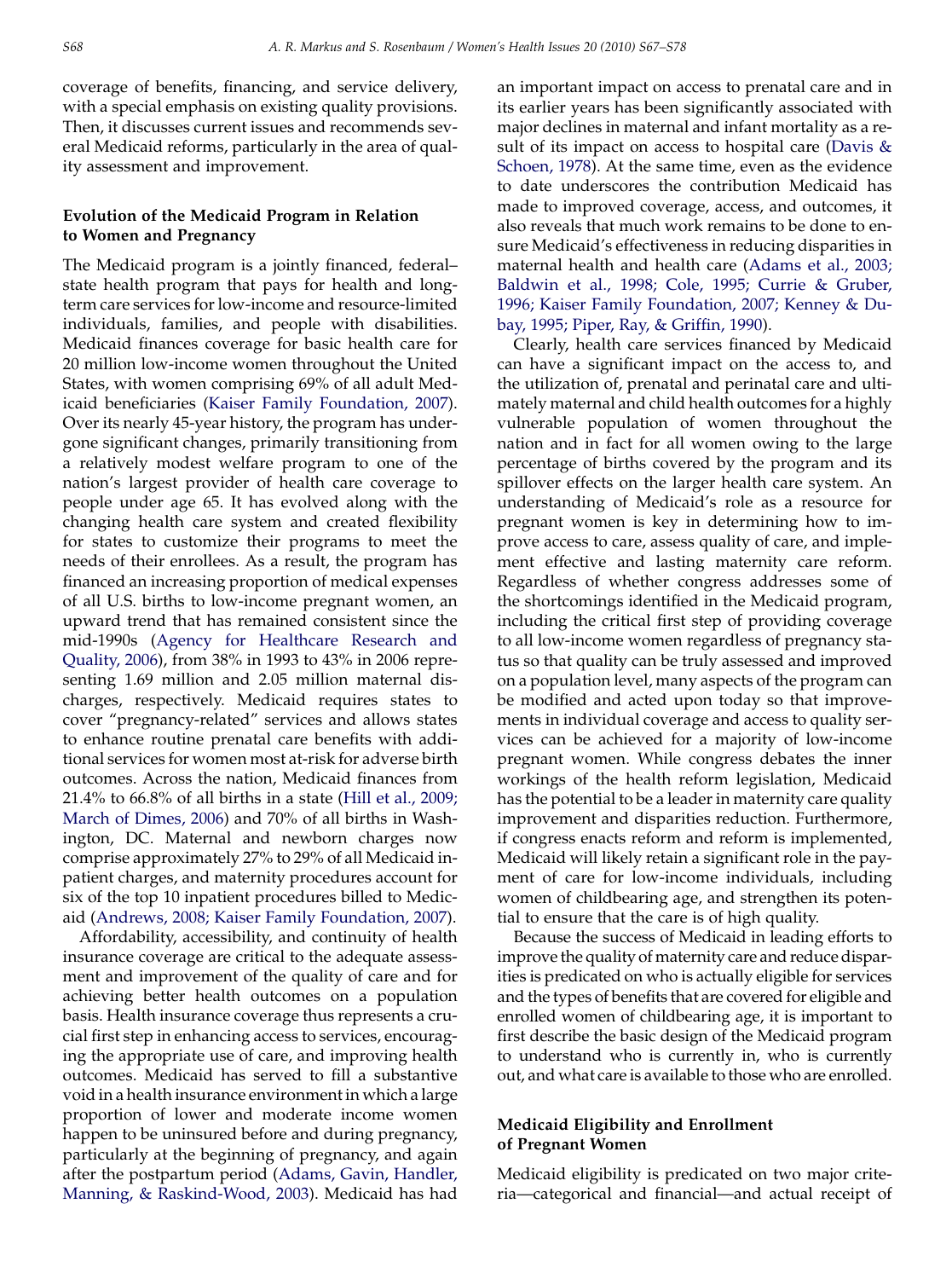benefits is dependent on the ability to navigate the enrollment process. At each stage, a woman may fail to make the cut.

## Categorical eligibility

Historically, Medicaid has been a program that requires being linked to a recognized eligibility category. For example, one eligibility category is being pregnant or within the postpartum period. Low-income women who do not receive Medicaid have been likely to be ineligible for Medicaid because they do not fall into one of the program's recognized mandatory or optional eligibility categories [\(Salganicoff & An, 2008; Kaiser](#page-11-0) [Family Foundation, 2005; Handler, Zimbeck, Chavkin,](#page-11-0) [& Adams, 2003](#page-11-0)). Put another way, they are single, working, adult women of reproductive age or members of childless couples. Following pregnancy and after the postpartum period ends, unless women requalify as parents or persons with disabilities, they lose coverage, even if their income is sufficiently low to qualify them from a financial standpoint.

### Financial eligibility

Federal law requires all states participating in the Medicaid program to cover pregnant women whose income is up to 133% of the federal poverty level the equivalent of \$29,326.50 for a family of four in 2009, with many states exercising the option to cover pregnant women well above this mandatory threshold (Figure 1). Furthermore, once a woman enrolls in Medicaid, states are required to provide care without interruption for the whole pregnancy and until the last day

of the month in which the 60th postpartum day occurs, regardless of any changes in economic circumstances  $(42 \text{ U.S.C. } §1396a(e)(5))$ . The infant born to a woman who is receiving Medicaid on the date of her child's birth is deemed eligible for Medicaid on the date of birth and remains eligible for 1 year as long as her mother remains eligible and the infant is a member of the woman's household  $(42 \text{ U.S.C. } §1396a(e)(4); 42)$ CFR... CFR §435.117).

### Presumptive eligibility

To reduce enrollment delays, Medicaid permits states to establish a period of ''presumptive'' (i.e., temporary) eligibility for pregnant women, to span the time period between application for coverage and enrollment. As of 2008, 28 states and Washington, DC, offered presumptive eligibility [\(Hill et al., 2009\)](#page-11-0).

#### Outstationing

States can ''outstation'' the enrollment process by placing eligibility workers in health care settings other than the traditional welfare offices to help women initiate the application process and assist them with documentation collection and submission. States must offer outstationed enrollment in federally qualified health centers and disproportionate share hospitals (42 U.S.C.  $\S 1396a(a)(55)$ ).

#### The special role of citizenship documentation

States can streamline eligibility by eliminating much of the paperwork associated with the application process. But since 2006 the federal Deficit Reduction Act has

# **Medicaid Upper Income Eligibility Levels for Pregnant Women**





Source: GW Analysis Based on Data by Urban Institute and National Academy of State Health Policy, 2009.

Figure 1. Medicaid upper income eligibility levels for pregnant women.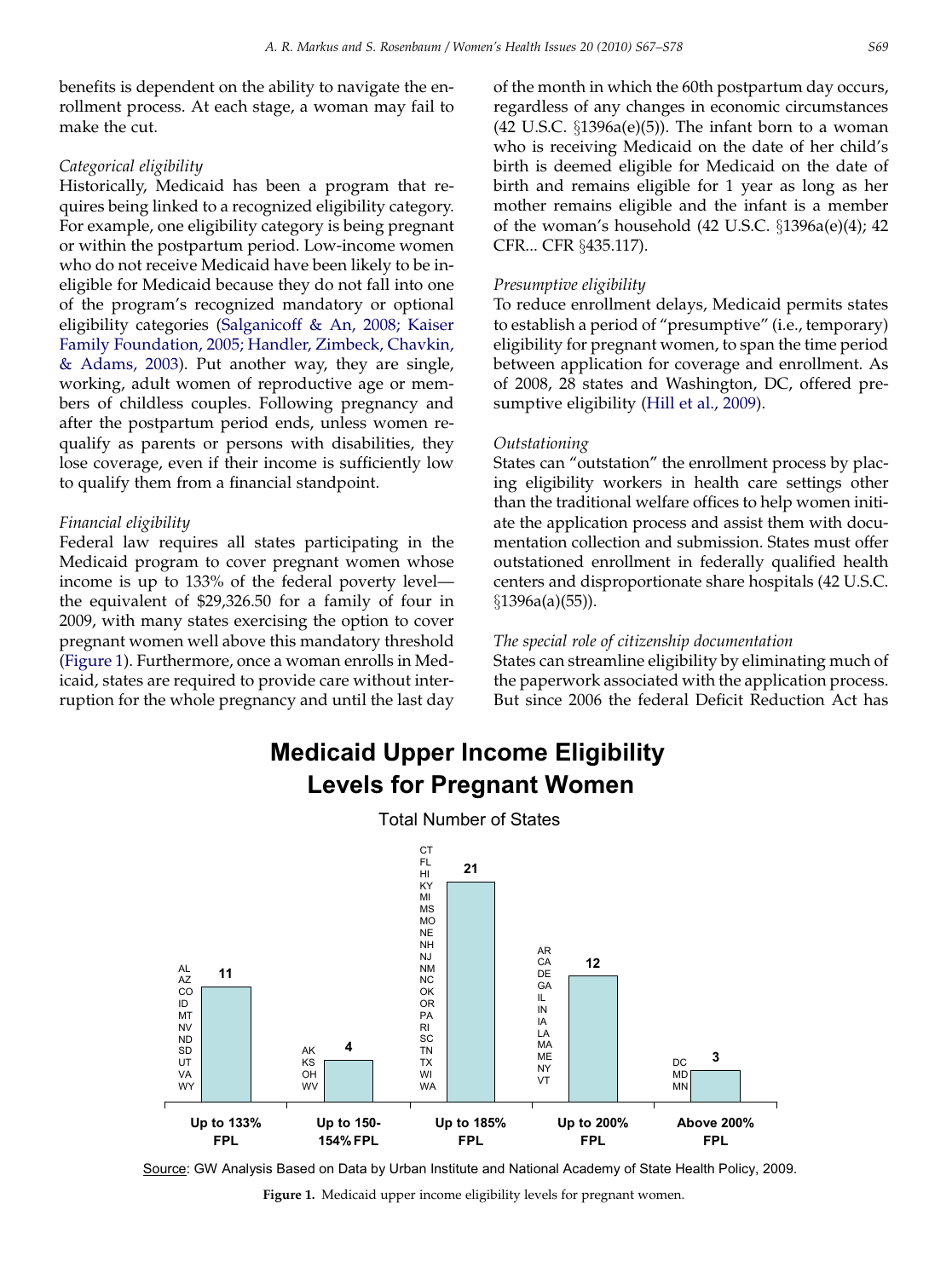imposed stringent citizenship documentation requirements on applicants, which paradoxically seems to have its heaviest impact on citizens as well as on the ability of health care providers to furnish appropriate care [\(Ku, 2006; Repasch, Finnegan, Shin, & Rose](#page-11-0)[nbaum, 2008; Shin, Finnegan, Hughes, & Rosenbaum,](#page-11-0) [2007\)](#page-11-0). In the case of undocumented women, Medicaid coverage is restricted to emergency care necessary to treat an emergency medical condition, defined in statute and regulations as a medical condition (including emergency labor and delivery)—after sudden onset manifesting itself by acute symptoms of sufficient severity (including severe pain) such that the absence of immediate medical attention could reasonably be expected to result in: i) placing the patient's health in serious jeopardy; ii) serious impairment to bodily functions; or iii) serious dysfunction of any bodily organ or part (42 CFR  $\S$ 440.255(c)). The federal government does not consider pregnancy itself to constitute a medical emergency for the purposes of Medicaid eligibility. More recently, the Children's Health Insurance Program Reauthorization Act (CHIPRA) of 2009, P.L. 111-3, gave states the option to cover pregnant women who are legal immigrants and have been in the country for fewer than 5 years, if otherwise eligible. The law also relaxes the documentation requirements somewhat: individuals who otherwise meet eligibility requirements must receive Medicaid benefits while in the process of proving their citizenship.

## Medicaid Coverage of Benefits and Adequacy of Maternity Care

Regardless of how women become eligible for Medicaid, all pregnant enrollees are entitled to what the Medicaid statute terms ''pregnancy-related'' services.

#### Coverage rules

As a matter of federal law, all state Medicaid programs must cover ''pregnancy-related'' services defined as prenatal, delivery, and postpartum care as well as items and services necessary to treat conditions that could arise during or that complicate a pregnancy (42 U.S.C.  $\S$ 1396a(a)(10); 42 CFR  $\S$  $\S$  440.210(a)(2) and 440.210(a)(3)). Although the term ''pregnancy-related services'' is not a defined benefit class, the pregnancy-related service obligation means that states must cover all pregnancy-related treatments and services that fall within the law's 27 recognized coverage classes, that is, all of the benefit categories spelled out in the statute and implementing regulations that are mandatory and optional benefits (e.g., inpatient and outpatient hospital services, physician services, laboratory and x-ray services, certified nurse-midwife services, medical or other remedial care provided by licensed practitioners, clinic services). This way of structuring benefit coverage for pregnant women means that there are several covered service options by which women receive necessary pregnancy-related care, which in some cases are covered by all states because they are required in federal law (e.g., physician services, certified nurse-midwife services) and in other cases may vary significantly from state to state because they are at state option (e.g., medical or other remedial care provided by licensed practitioners, clinic services). At the same time, state criteria must be reasonable and the limitations states use must relate to the concept of medical necessity  $(42 \text{ U.S.C. } \S_{3}^{6}1396a(a)(17))$ and a(30)). These coverage rules make it very difficult for a state to refuse to pay for necessary treatments under covered service classes in the case of pregnant women because the ''pregnancy-related'' test is a ''diagnostic'' standard that supersedes Medicaid's required and optional coverage classes and is not a service clause.

For a pregnant woman receiving Medicaid benefits as an individual under age 21 before becoming pregnant (another eligibility category), the Medicaid Early and Periodic Screening Diagnostic and Treatment benefit defines the full scope of coverage ([Rosenbaum](#page-11-0) [& Markus, 2006; Markus, Rosenbaum, Crumbley,](#page-11-0) [Stewart, & Cox, 2006; Markus, Rosenbaum, Joseph, &](#page-11-0) [Stein, 2006\)](#page-11-0). Once pregnant, a determination would be made regarding her eligibility category and whether to requalify as a pregnant woman under the existing income eligibility level to receive pregnancy-related services or remain covered as a child.

Some states offer what is termed an ''enhanced'' or ''enriched'' pregnancy package, which may include additional services, such as smoking cessation support and nutritional counseling. States that offer enhanced benefits may elect to limit their availability to women categorized as high risk on the basis of medical or social characteristics or a combination of the two [\(Hill](#page-11-0) [et al., 2009](#page-11-0)).

#### Periodicity schedules

States typically consult guidelines approved by the American College of Obstetricians and Gynecologists, the U.S. Preventive Services Task Force, and state professional organizations when determining their benefits package and provision of care schedules for pregnant Medicaid beneficiaries. Although it is likely that some standardization results from the use of these clinical treatment protocols, states are granted a large degree of latitude in determining the types and schedules of services they will provide.

#### Cost sharing

Because Medicaid eligibility is tied to low family income, cost sharing is generally limited but permitted under certain conditions (42 U.S.C.  $\S 1396$ o;  $\S 1396$ o-1). In the case of pregnant women, states may not impose premiums (42 U.S.C.  $\S$  1396o-1(b)(3)(A)(ii)) or cost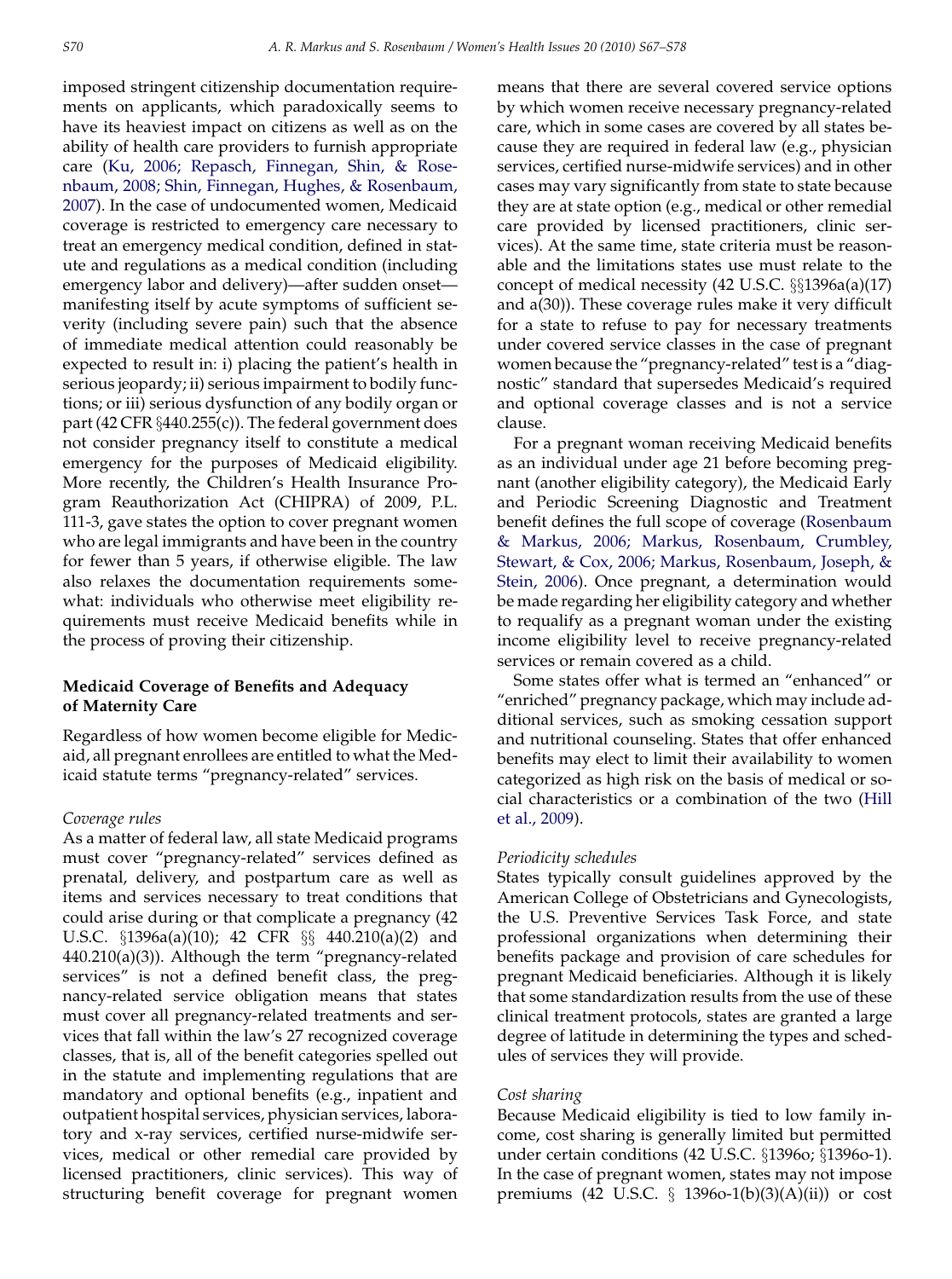sharing for services related to the pregnancy or to any other medical condition that may complicate the pregnancy (42 U.S.C.  $\S$  13960-1(b)(3)(B)(iii)).

## Financing Arrangements and Delivery Systems of Pregnancy-Related Services

Medicaid encompasses two entitlements, an entitlement to the individual and an entitlement to the states. Any woman who meets established eligibility requirements for Medicaid benefits in the state in which she resides is entitled to receive those benefits. States are also entitled to receive federal matching payments (known as Federal Medical Assistance Percentage) for a share of the costs they incur providing benefits to Medicaid beneficiaries. Both entitlements are legally enforceable ([Jost, 2003; Mann, 2003\)](#page-11-0).

Pregnant women receive services either in their state's Medicaid fee-for-service (FFS) or managed care (MC) programs or both (e.g., they may receive prenatal care while enrolled in MC but switch to FFS for labor and delivery services and then return to MC in the postpartum period). Medicaid MC arrangements vary from primary care case management systems that organize primary care services for the state to comprehensive MC organizations (MCOs) that are at financial risk via capitated payments for offering a comprehensive range of both ambulatory and inpatient care through provider networks selected and overseen by the MCO. States typically require pregnant women to enroll in MC during pregnancy or may not allow women who become pregnant to disenroll from their MC plans in favor of FFS. Some states may cover pregnant women in their FFS program until they can enroll in a MC plan. The ability or the requirement to move back and forth between FFS and MC can create additional barriers for the continuity of care received and presents special challenges for monitoring and improving the quality of maternity care received by pregnant women in Medicaid.

## Role of Medicaid in Promoting Quality Maternity Care

By law, states have a broad obligation to describe in their Medicaid state plan the methods and standards used to ensure that services are of high quality whether they are provided in FFS or in MC (42 U.S.C.  $\S$  $1396a(a)(22)(d)$ ; 42 CFR  $\S$  440.260). In addition, states that rely on MC to organize the delivery and payment of services for their pregnant enrollees must abide by quality assessment and improvement and external quality review standards detailed in MC regulations (42 CFR Part 438 et seq.; 42 CFR § 438.200-242; 42 CFR  $\S$  438.310-370). In particular, the state must have a written quality strategy that includes two main components. The first component consists of the state's use of contract provisions with participating MCOs that incorporate standards related to a number of key aspects of access and quality that each MCO should uphold, including the availability of services; assurances of adequate capacity and services; coordination and continuity of care; coverage and authorization of services; provider selection; enrollee information; confidentiality; enrollment and disenrollment; grievance systems; subcontractual relationships and delegation; practice guidelines; quality assessment and performance improvement program; and health information systems. The second component focuses on procedures that the state may use to, among other things, assess the quality and appropriateness of care and services furnished to all Medicaid enrollees under the MC contracts and to individuals with special health care needs, regularly monitor and evaluate MCO compliance with federal standards and any national performance measures and levels that may be identified and developed by the Centers for Medicare and Medicaid Services (CMS) in consultation with states, and arrange for annual, external independent reviews of the quality outcomes and timeliness of, and access to, the services covered under each MCO contract.

As large purchasers of maternity care, state Medicaid agencies can play a significant role in assessing, ensuring, and improving its quality and they have broad latitude do so within the existing federal framework. Additionally, given the demographic characteristics of Medicaid's non-elderly, non-disabled population, the vast majority of Medicaid enrollees are women of childbearing age or their children, making quality assessment and improvement of services furnished to this population a natural priority likely to generate an immediate pay off for the program as well as a more lasting one for the state's population health. Furthermore, the push to MC in the late 1980s and early 1990s primarily focused on women and children as two key groups particularly suited for receiving services in a MC environment because they are high users of primary and preventive care and can highly benefit from a coordinated system of care, two promises of MC from its inception. Medicaid MC quality and performance are thus central to pregnancy outcome. The manner in which MCOs structure, deliver, and perform their health care obligations can exert a significant impact on the quality, timeliness, and outcomes of health care for pregnant women. One key assumption in enrolling pregnant women in MC is that MCOs and providers who are subject to the financial risks associated with poor pregnancy outcomes will have strong financial and business incentives to provide an optimal mix of services, including cost-effective preventive care.

Studies evaluating the quality of Medicaid maternity care There is a dearth of studies focusing on the quality of maternity care provided to women in Medicaid FFS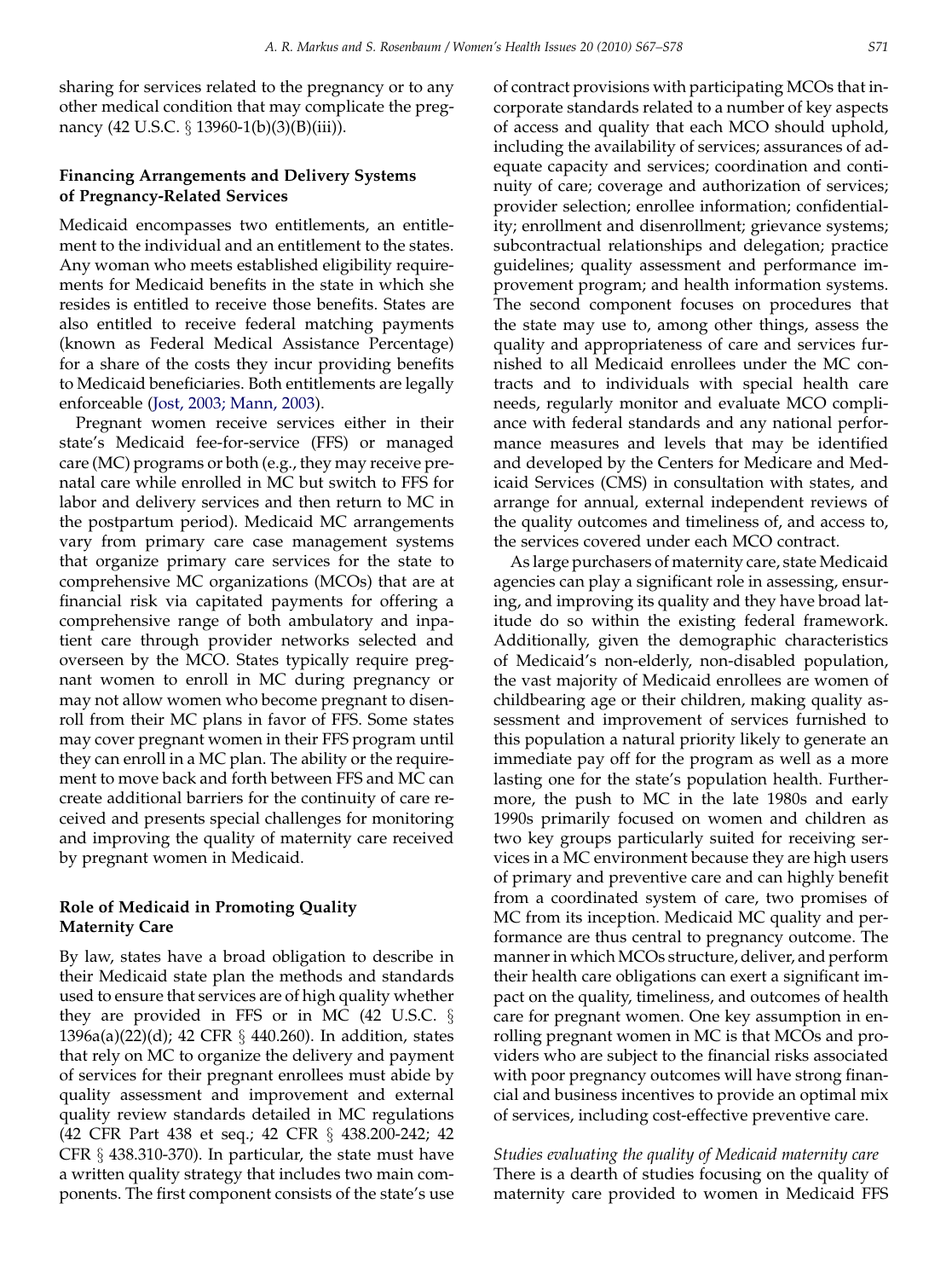or MC and how it might compare with the quality of maternity care provided to women who are privately insured or uninsured. Most of the studies reviewed for this article examined the impact of Medicaid MC on maternity process and outcome indicators, comparing it to the impact of Medicaid FFS and/or private insurance ([Conover, Rankin, & Sloan, 2001; Cooper,](#page-11-0) [Hickson, Mitchel, & Ray, 1999; Goldfarb et al., 1991;](#page-11-0) [Howell, Dubay, Kenney, & Sommers, 2004; Kaestner,](#page-11-0) [Dubay, & Kenney, 2005; Krieger, Connell, & LoGerfo,](#page-11-0) [1992; Van Hoof et al., 2000](#page-11-0)). None of the studies examined maternity care quality in Medicaid MC in a comprehensive fashion, which is understandable given the complexity of the policy and research questions within the topic, but together they address many key aspects of the system. Figure 2 depicts an analytical model built by the first author from the existing Medicaid MC studies on pregnancy outcomes, which largely follows the Donebedian logic model of structure, process, outcomes for assessing and improving quality ([Dona](#page-11-0)[bedian, 1988](#page-11-0)).

Overall, there are too few studies to draw firm conclusions about the comparative quality of services provided between MCOs and other forms of service delivery and payment, such as FFS and/or primary care case management [\(Table 1](#page-7-0)). The studies taken together show conflicting results, with some suggesting adequate performance and others showing care of more limited quality.

Two studies found that prenatal care use appeared equivalent for Medicaid MC and FFS enrollees ([Gold](#page-11-0)[farb et al., 1991; Krieger et al., 1992](#page-11-0)), but in one of the two studies MC enrollees had babies who had slightly higher birthweights than FFS enrollees [\(Krieger et al.,](#page-11-0) [1992\)](#page-11-0). Another study also examined patterns of maternity care and found that, once Medicaid enrollees in one state were in statewide capitated MC, they seemed to use midwives more frequently than physicians, had higher rates of vaginal births than cesarean sections, and experienced a reduction of electronic fetal monitoring and labor induction than before enrollment in statewide capitated MC and than Medicaid enrollees in another, similar state without MC ([Conover et al.,](#page-11-0) [2001\)](#page-11-0). On the other hand, when comparing women in Medicaid MCOs with those in private MCOs, women in Medicaid MC had higher rates of no prenatal care or late (i.e., beginning in the third trimester) prenatal care ([Krieger et al., 1992](#page-11-0)). It is important to note that the studies reviewed did not indicate how prenatal care received by women in Medicaid MCOs or FFS compared with that for women who were uninsured.

## Existing opportunities to strengthen the quality of maternity care in Medicaid MC through the federally required annual external audit

By law, states have to abide by a number of federal requirements to ensure that MC programs implement standards of access and quality. The federal Balanced Budget Act of 1997 and subsequent Medicaid MC regulations (42 CFR parts 433 and 438) require states to have an annual external review process for their Medicaid MC programs. State Medicaid agencies must contract with qualified outside entities, known as External Quality Review Organizations (EQROs), to conduct



Logic Framework: Impact of Medicaid Managed Care on Birth Outcomes

Figure 2. Logic framework: Impact of Medicaid MC on birth outcomes.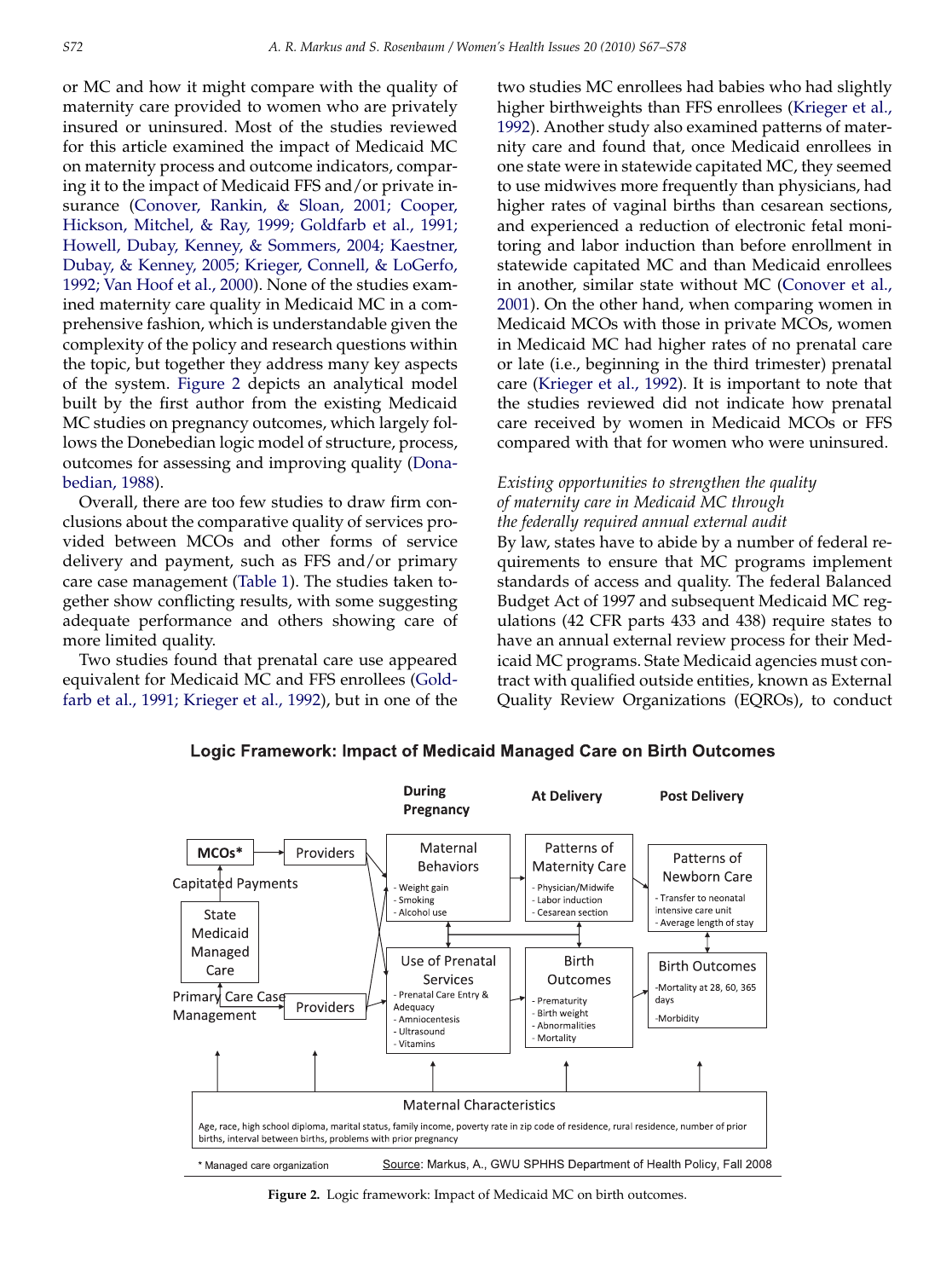the analysis and evaluation of the data and information collected in specified mandatory activities. They may also utilize the EQROs for optional activities, which typically require additional funding and can include i) calculating performance measures, ii) conducting performance improvement projects, and iii) conducting focused studies of quality of care. States can require their MCOs to follow a common methodology to implement and assess an intervention that is standardized across plans (e.g., use of a psychosocial screening tool targeted at pregnant women) in an effort to examine improvement in the MC program as a whole. Although states often identify in their EQRO contracts some component of maternity care as a required or an optional topic for MCO quality improvement activities, the development and implementation of these activities remain too infrequent. When they do occur, they tend to be narrow in scope and a one-time effort, with little consistency among states and within states among MCOs in approaches adopted so that findings may be compared. The majority of these initiatives focus on Healthcare Effectiveness and Data and Information Set (HEDIS) process or utilization measures, which are limited in the case of maternity care, and not outcomes, and do not stratify the target populations by risk level (e.g., high-risk pregnant women), or race/ethnicity, or primary language, or other important factors.

## Existing opportunities to strengthen the quality of maternity care in Medicaid MC through national, regional, and local quality improvement collaboratives

Under the existing federal framework for quality assessment and improvement in Medicaid, states have the authority to create collaboratives with their MCOs to improve maternity care and perinatal outcomes and the ability to lead these initiatives through consensus building to delineate and carry out common interventions, tools, and measures that focus specifically on pregnant women at risk of experiencing negative birth outcomes. Washington, DC, for example, initiated in 2008 two MCO collaboratives, one of which focuses on improving perinatal health outcomes in the District where Medicaid financed 70% of the births in 2007. At the federal level, the CMS, in conjunction with the National Initiative for Children's Healthcare Quality, developed the national Neonatal Outcomes Improvement Project and four states—Alaska, New York, North Carolina, and Ohio—have formally entered the project. This pilot initiative is intended to be a major collaborative effort among government agencies, the health care sector, and other invested organizations to improve neonatal outcomes through broader adoption of proven clinical interventions, many of which focus on pregnant women, the treatment of maternal chronic medical conditions such as

diabetes and hypertension, and the early identification of pregnancies at high risk for prematurity.

## New opportunities to strengthen the quality of maternity care for all pregnant women through the new federal quality program created under CHIPRA

Until 2009, state obligations remained broadly defined at the federal level with state discretion to tailor their access and quality standards as desired. With the enactment of Children's Health Insurance Program Reauthorization Act of 2009, the federal government is now vested with the responsibility of developing a comprehensive pediatric quality assurance program for all children, including children in Medicaid, CHIP, and private insurance. To the extent that states take up the new option to cover pregnant women without a waiver under separate CHIP programs or if they already cover pregnant women under separate CHIP programs, this new program may lead to the development of federally endorsed perinatal outcomes measures and improvement projects that could also apply to Medicaid and other sources of coverage.

## Key Principles for a High-Quality, High-Value Medicaid Program and Recommendations for Change

Sixty-two million women in the United States are of childbearing age ([Kaiser Family Foundation, 2007\)](#page-11-0). Improving health for women and children remains a prominent goal of the health community and is dependent on achievement of two central goals: 1) ensuring access to preconception, prenatal, and postpartum care; and 2) improving the quality of the care provided [\(Johnson, Atrash, & Johnson, 2008; Rosenbaum, 2008;](#page-11-0) [Salganicoff & An, 2008; Wise, 2008](#page-11-0)). For decades, health care professionals and leaders have called for improvement in outcomes for pregnant women through prevention and management of risk factors associated with pregnancy. Yet, 17 million women in the United States remain uninsured and maternal and child health statistics indicate that significant barriers to optimal outcomes of care still exist for those who do have coverage.

The Medicaid program has and will continue to play a central role in the delivery and improvement of maternity care—particularly for at-risk populations even under the current health reform bills under consideration by Congress. One quarter of low-income adult women in the United States receive health care coverage through the Medicaid program ([Kaiser Fam](#page-11-0)[ily Foundation, 2007](#page-11-0)). Despite efforts to increase eligibility and improve enrollment, many questions remain unanswered in regard to the quality of the Medicaid program and its delivery of pregnancy-related care [\(Dubay, Joyce, Kaestner, & Kenney, 2001](#page-11-0)). In an attempt to answer these questions and address these issues,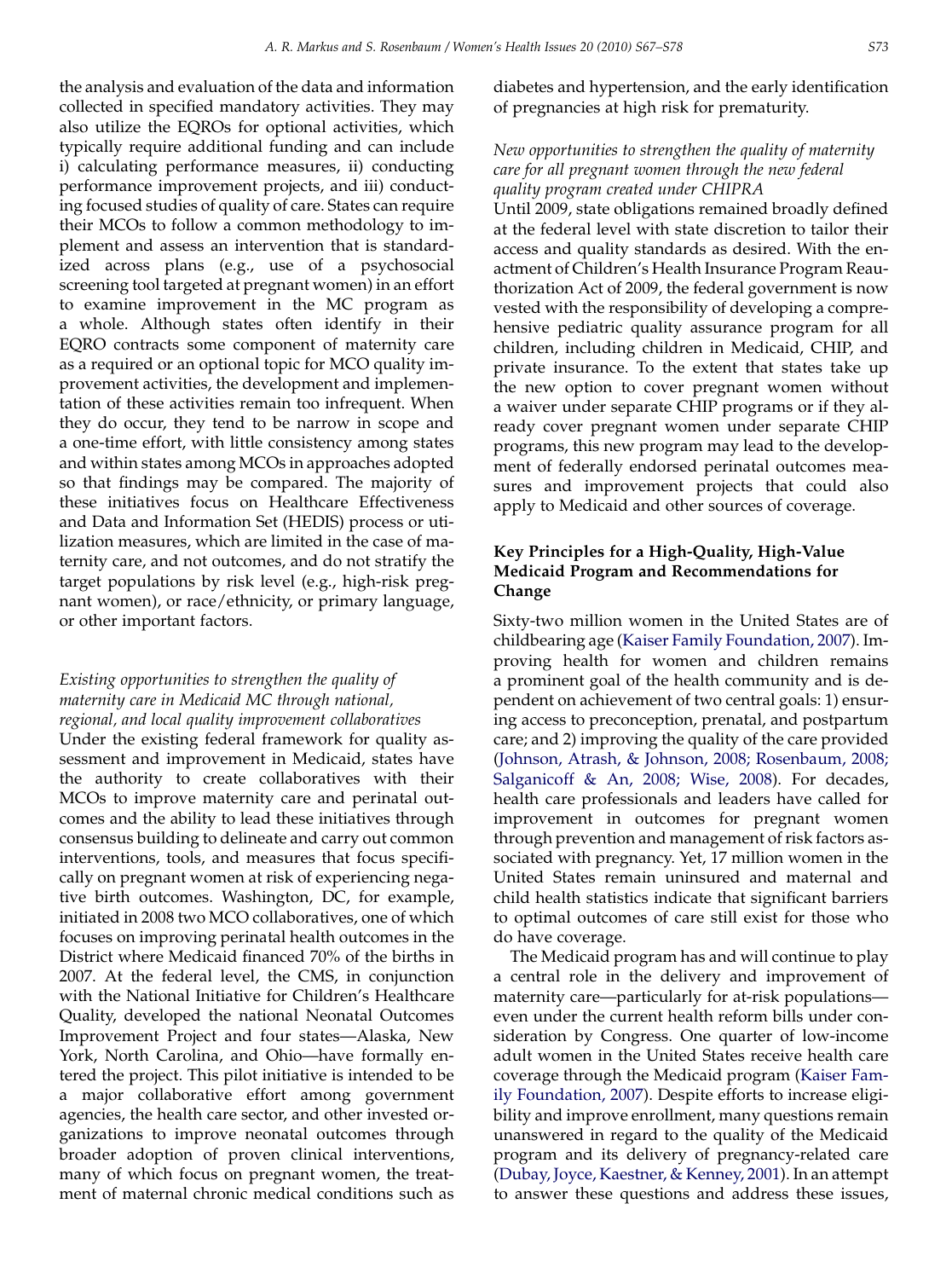<span id="page-7-0"></span>

| <b>Table 1.</b> What Do We Know About Medicaid MC and Its Impact On Birth Outcomes? |
|-------------------------------------------------------------------------------------|
|                                                                                     |

| State/Program                                                                                | Data Sources                                                                                                                                                                                                                                                                                                                                     | Study Design                                                                                                                                                                                                                                                    | Perinatal Outcomes                                                                                                                                                                                                                                       | Key Findings                                                                                                                                                                                                                                                                                                                                                                                     |
|----------------------------------------------------------------------------------------------|--------------------------------------------------------------------------------------------------------------------------------------------------------------------------------------------------------------------------------------------------------------------------------------------------------------------------------------------------|-----------------------------------------------------------------------------------------------------------------------------------------------------------------------------------------------------------------------------------------------------------------|----------------------------------------------------------------------------------------------------------------------------------------------------------------------------------------------------------------------------------------------------------|--------------------------------------------------------------------------------------------------------------------------------------------------------------------------------------------------------------------------------------------------------------------------------------------------------------------------------------------------------------------------------------------------|
| Pennsylvania/Health-<br>PASS in Philadelphia<br>(Goldfarb et al., 1991)                      | Medicaid Primary Care Case Management vs. Medicaid FFS<br>Inpatient charts at one hospital<br>for 217 HealthPASS<br>deliveries and matched<br>sample of 217 Medicaid FFS<br>deliveries; year $=$ 1988;<br>$n = 434$ women who<br>delivered at the hospital<br>that year                                                                          | Retrospective, matched (on age, race,<br>marital status), case-control<br>analysis of inpatient charts of<br>women who delivered at the<br>hospital during the study year<br>from the same zip code region, one<br>with mandatory MC, the other<br>with FFS     | Substance use, alcohol use, prenatal<br>care, cesarean section, birth weight,<br>gestational age, neonatal intensive<br>care unit admission, infant<br>mortality                                                                                         | No significant differences were noted<br>between groups, or among provider or<br>patient behavior with respect to<br>obstetrical care with low adequate<br>prenatal care (39%) and high rates of low<br>birthweight (20%) among both<br>populations                                                                                                                                              |
| Medicaid MCOs vs. Medicaid FFS<br>Washington State/<br>Medicaid MC<br>(Krieger et al., 1992) | Linked Medicaid eligibility,<br>enrollment, and claims files<br>and discharge files with<br>birth certificate files;<br>year = 1983–1988; $n =$ all<br>women who delivered live<br>infants during that period<br>and were enrolled in<br>Medicaid MC plans with<br>1,106 in Medicaid MC plans,<br>4,830 in FFS, and 4,434 in<br>private MC plans | Retrospective, controlled study with 3<br>cohorts in 1) Medicaid MC plans, 2)<br>Medicaid FFS, and 3) the same<br>plans but non-Medicaid<br>(i.e., privately insured)                                                                                           | Prenatal care, birth weight                                                                                                                                                                                                                              | Medicaid women in Medicaid MC plans had<br>similar rates of prenatal care use<br>compared to women in FFS Medicaid and<br>equal or modestly improved birth weight<br>distribution, but had lower rates of<br>prenatal care use and poorer birth<br>outcomes than women enrolled in the<br>same MC plans but insured privately so<br>that parity with the general population<br>remains an issue. |
| Ohio/10 counties with<br>MC (Howell et al.,<br>2004)                                         | Medicaid Mandatory MC (PCCM and MCOs) vs. Medicaid Voluntary MC (PCCM and MCOs)<br>Medicaid enrollment data<br>linked with birth certificate<br>data; year = $1993 - 1998$ ;<br>$n = 4.917$ women with two<br>deliveries covered by<br>Medicaid                                                                                                  | Cohort analysis in 10 counties of<br>differences in perinatal outcomes<br>between mandatory and voluntary<br>Medicaid MC, with women<br>serving as their own controls, with<br>one birth before, and one following<br>implementation of mandatory MC<br>in 1996 | Timing of initiation of prenatal care,<br>number of prenatal care visits,<br>smoking, repeat cesarean section,<br>and infant birth weight                                                                                                                | No impact found on infant birth weight but<br>women were less likely to have a repeat<br>cesarean section.                                                                                                                                                                                                                                                                                       |
| Connecticut/Husky-A<br>Plan (van Hoof et al.,<br>2000)                                       | Medicaid MC Program (all MCOs) vs. Individual Medicaid MCOs<br>Medicaid MC encounter data<br>coupled with inpatient and<br>outpatient chart abstraction;<br>year = January to June 1997;<br>$n = 275$ unique patients<br>with live newborn during<br>study period                                                                                | Descriptive, quality-of-care study<br>comparing prenatal care and birth<br>outcomes for pregnant adolescents<br>enrolled in three (of 7) different<br>health plans, using HEDIS and<br>PHS quality indicators                                                   | Rate of prenatal care initiated in the<br>first trimester, rate of patients who<br>received appropriate frequency of<br>prenatal care, specific components<br>of prenatal care, cesarean section,<br>average length of stay, birthweight,<br>prematurity | The only significant difference in the plans<br>was found among the frequency of<br>prenatal care performance measures, and<br>were otherwise comparable, with their<br>care meeting most of the HEDIS and PHS<br>measures.                                                                                                                                                                      |
| Tennessee/Tenn Care<br>(Cooper et al., 1999)                                                 | Linked Medicaid enrollment<br>files and birth certificates;<br>year = 1995; $n = 34,402$<br>infants                                                                                                                                                                                                                                              | Retrospective cohort analysis of<br>infants born in 1995 to women<br>enrolled in TennCare of differences<br>in perinatal outcomes among<br>participating MCOs                                                                                                   | Prenatal care use, birth weight, death<br>in the first 60 days of life, delivery<br>of an ELBW $(<1,000 \text{ g})$ infant in<br>hospitals without level 3 neonatal<br>intensive care units or NICU                                                      | There were no differences among MCOs for<br>birth weight, but one MCO was found to<br>have infants 2.8 times more likely to die<br>within 60 days of life and also had<br>a higher proportion of ELBW infants born<br>in hospitals without level 3 neonatal<br>intensive care units.                                                                                                             |

 $S74$  A. R. Markus and S. Rosenbaum / Women's Health Issues 20 (2010)  $S67–S78$ A. R. Markus and S. Rosenbaum / Women's Health Issues 20 (2010)  $567-578$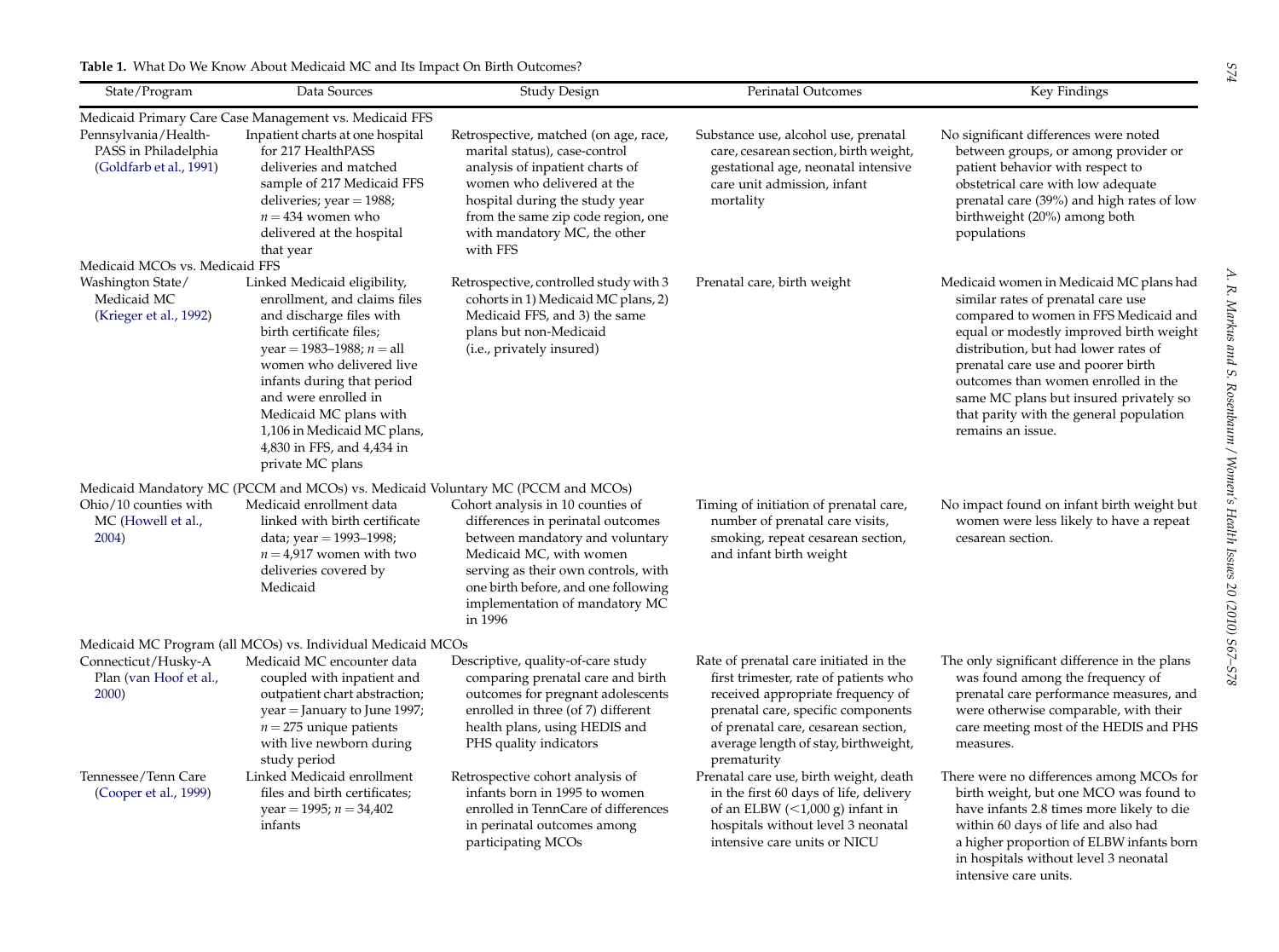| Medicaid MCO vs. Private MCO                               |                                                                      |                                                                    |                                                                        |                                                                                  |
|------------------------------------------------------------|----------------------------------------------------------------------|--------------------------------------------------------------------|------------------------------------------------------------------------|----------------------------------------------------------------------------------|
| (Krieger et al., 1992)<br>Washington State/<br>Medicaid MC | See above                                                            | See above                                                          | See above                                                              | See above                                                                        |
| Medicaid Births vs. Non-Medicaid Births                    |                                                                      |                                                                    |                                                                        |                                                                                  |
| Missouri/Medicaid<br>MC (Missouri                          | Department of health tracking<br>system for Medicaid and             | Tracking system                                                    | repeat teen birth, percent on WIC,<br>Prenatal care, spacing, smoking, | indicators compared to non-Medicaid<br>Found no effect on trends for key MCH     |
| Department of                                              | non-Medicaid Births, using                                           |                                                                    | cesarean section, birth weight, very                                   | births. However, because of the relatively                                       |
| Health and Social<br>Services, 2006)                       | birth files; $year = 1994 - 2004$ ;<br>$n =$ >70,000 births per year |                                                                    | low birthweight not delivered at<br>level III hospitals                | poor Medicaid population, the indicators<br>are generally much worse for the     |
|                                                            |                                                                      |                                                                    |                                                                        | Medicaid population than for the non-<br>Medicaid population.                    |
| Statewide Medicaid MC Program Net Effect                   |                                                                      |                                                                    |                                                                        |                                                                                  |
| Tennessee/TennCare                                         | Birth files and matched birth-                                       | Pre-post design with a difference-in-                              | Prenatal care, prenatal procedures,                                    | TennCare was found to have no significant                                        |
| (Conover et al., 2001)                                     | death files; year = 1993 and<br>1995; $n = 328,296$ singleton        | difference approach using North<br>Carolina as a control to assess | care patterns at labor and delivery,<br>birth abnormalities, infant    | impact on infant mortality, and women in<br>TennCare were more likely to have no |
|                                                            | births                                                               | differences in perinatal outcomes                                  | mortality                                                              | prenatal care or wait until third trimester                                      |
|                                                            |                                                                      | based on Medicaid status                                           |                                                                        | for prenatal care initiation by comparison<br>with North Carolina.               |
|                                                            |                                                                      |                                                                    |                                                                        |                                                                                  |

Source: Markus, A., GWU SPHHS Department of Health Policy, June 2008. Source: Markus, A., GWU SPHHS Department of Health Policy, June 2008. much has been written about Medicaid reform specifically as it relates to pregnancy-related care.

The IOM report, Crossing the Quality Chasm, identified the primary goal of any high-quality heath care system as ''The ability to furnish the right care, in the right setting, at the right time.'' To achieve this goal for women and newborns, a high-performing Medicaid maternity care system should follow four key principles:

- Provide eligibility to all adult women based on family income alone, without regard to pregnancy status, from entry into adulthood through attainment of Medicare eligibility at age 65 because pinpointing and thus legislating the age when women are no longer of childbearing age would be extremely difficult, if not impossible.
- Provide coverage of all treatments and health care interventions, including preventive care, that are pregnancy related, broadly defined, and that are regarded by experts based on the evidence as part of the standard of care for all pregnant and postpartum women and their newborns, including those facing higher medical and social risks, because Medicaid coverage is designed to be available to eligible low-income and medically impoverished persons at the point of greatest health care need.
- Provide financing to strengthen the actual delivery system, with an emphasis on community health centers and other community health providers serving low-income women and thus a high proportion of Medicaid-eligible pregnant women and their newborns, via direct subsidies to offset the financial burden of cost sharing, if imposed, and to cover the cost of furnishing enabling services, and through compensation that is tied to quality performance.
- Provide delivery of services that respects the coverage of an evidence-based standard of care (see second bullet) and the privacy and confidentiality of health information while ensuring access to the necessary data for appropriate treatment, adequate payment, and regular and systematic measurement of processes and outcomes of care so that care provided to Medicaid enrollees can be assessed and compared with the care provide to non-Medicaid individuals.

Based on these principles, we propose a number of key and specific recommendations to improve the performance of the Medicaid program for pregnant women and maternity care: 1) fixing the eligibility gap, 2) consolidating and expanding the benefit package, 3) ensuring the financing of community health providers, and 4) improving the quality of services delivered. The first three recommendations are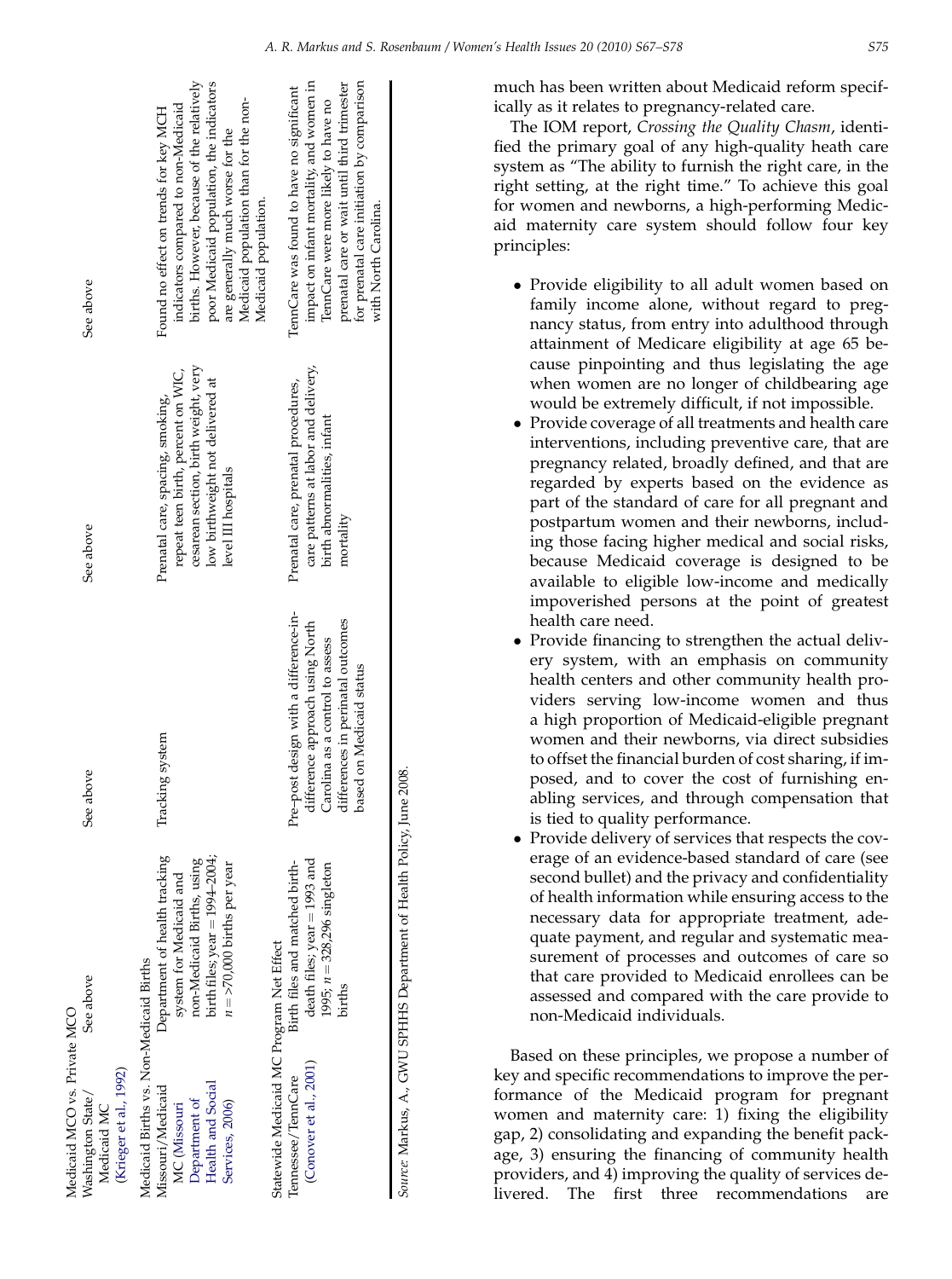Table 2. Key Principles for a High Performing Medicaid Program and Specific Recommendations for Improvements in Access to Maternity Care

| Provide Eligibility                                                                                                                                                                                                                                                                                                                                                                                                                                                                                                                                                                                                                                                                                                                                                                                                                                                                                                                                                                                 | <b>Provide Coverage</b>                                                                                                                                                                                                                                                                                                                                                                                                                                                                                                                                                                                                                                                                                                                                                                                                                                                                                                                                                                                                                                                                                                                                                                                                                                                                                                                                                                                                                                                    | <b>Provide Financing</b>                                                                                                                                                                                                                                                                                                                                                                                                                                                                                                                                                                                                                                                                                                                                                                                                             |
|-----------------------------------------------------------------------------------------------------------------------------------------------------------------------------------------------------------------------------------------------------------------------------------------------------------------------------------------------------------------------------------------------------------------------------------------------------------------------------------------------------------------------------------------------------------------------------------------------------------------------------------------------------------------------------------------------------------------------------------------------------------------------------------------------------------------------------------------------------------------------------------------------------------------------------------------------------------------------------------------------------|----------------------------------------------------------------------------------------------------------------------------------------------------------------------------------------------------------------------------------------------------------------------------------------------------------------------------------------------------------------------------------------------------------------------------------------------------------------------------------------------------------------------------------------------------------------------------------------------------------------------------------------------------------------------------------------------------------------------------------------------------------------------------------------------------------------------------------------------------------------------------------------------------------------------------------------------------------------------------------------------------------------------------------------------------------------------------------------------------------------------------------------------------------------------------------------------------------------------------------------------------------------------------------------------------------------------------------------------------------------------------------------------------------------------------------------------------------------------------|--------------------------------------------------------------------------------------------------------------------------------------------------------------------------------------------------------------------------------------------------------------------------------------------------------------------------------------------------------------------------------------------------------------------------------------------------------------------------------------------------------------------------------------------------------------------------------------------------------------------------------------------------------------------------------------------------------------------------------------------------------------------------------------------------------------------------------------|
| Key Recommendation                                                                                                                                                                                                                                                                                                                                                                                                                                                                                                                                                                                                                                                                                                                                                                                                                                                                                                                                                                                  | Key Recommendation                                                                                                                                                                                                                                                                                                                                                                                                                                                                                                                                                                                                                                                                                                                                                                                                                                                                                                                                                                                                                                                                                                                                                                                                                                                                                                                                                                                                                                                         | Key Recommendation                                                                                                                                                                                                                                                                                                                                                                                                                                                                                                                                                                                                                                                                                                                                                                                                                   |
| Fixing the Medicaid eligibility gap                                                                                                                                                                                                                                                                                                                                                                                                                                                                                                                                                                                                                                                                                                                                                                                                                                                                                                                                                                 | Consolidating and expanding the benefit package                                                                                                                                                                                                                                                                                                                                                                                                                                                                                                                                                                                                                                                                                                                                                                                                                                                                                                                                                                                                                                                                                                                                                                                                                                                                                                                                                                                                                            | Ensuring the financing of community health<br>providers                                                                                                                                                                                                                                                                                                                                                                                                                                                                                                                                                                                                                                                                                                                                                                              |
| Specific recommendations                                                                                                                                                                                                                                                                                                                                                                                                                                                                                                                                                                                                                                                                                                                                                                                                                                                                                                                                                                            | Specific recommendations                                                                                                                                                                                                                                                                                                                                                                                                                                                                                                                                                                                                                                                                                                                                                                                                                                                                                                                                                                                                                                                                                                                                                                                                                                                                                                                                                                                                                                                   | Specific recommendations                                                                                                                                                                                                                                                                                                                                                                                                                                                                                                                                                                                                                                                                                                                                                                                                             |
| Expand Medicaid coverage to reach all<br>low-income women of childbearing age<br>by creating a new "poverty level women"<br>eligibility category for women, which<br>parallels the category used for children;<br>eligibility could be set at some minimum<br>to be determined (e.g., $<$ 100% federal<br>poverty level) with a state option to<br>extend coverage to additional<br>women.Eliminate the ban on Medicaid<br>coverage of non-emergency care in the<br>case of undocumented pregnant<br>women.Eliminate the citizenship<br>documentation requirements and make<br>documentation a state option. In the event<br>that no general optional coverage of low<br>income women is added, at a minimum<br>allow states to cover all low income<br>women (whether preconception or<br>postpartum) for preconception and<br>interconception family planning services<br>and supplies as a state plan amendment<br>(SPA) with CMS instead of via the more<br>complex Section 1115 waiver system. | Have the federal government provide<br>comprehensive guidance to states regarding the<br>meaning of "pregnancy related services" in the<br>context of Medicaid's required and optional<br>service categories. The guidance should offer<br>consolidated policies covering the health care<br>needs of women throughout the reproductive life<br>cycle by merging care for pregnant women,<br>family planning, and breast and cervical cancer<br>into a "reproductive health care" package<br>focused on prevention and treatment. The terms<br>of coverage should be expressed not only in<br>relation to covered benefit classes but also in<br>relation to all procedure codes that relate to<br>pregnancy and that fall within covered<br>classes. Have the federal government provide<br>states with comprehensive guidance on reforms<br>that seem to improve the rate of early entry into<br>care among Medicaid patients, whether in FFS or<br>MC settings. Encourage states to develop more<br>concrete and uniform guidelines for the standard<br>of care and the provision of care to pregnant<br>women across states so as to enhance quality of<br>care for pregnant women and provide<br>a foundation for further comparative quality<br>research. Encourage states to cover, recognize,<br>and report billing for preventive visits and<br>preconception health services (e.g.,<br>preconception counseling) under their family<br>planning waiver programs. | Ensure pregnant women-centered coverage<br>by ensuring access to comprehensive<br>reproductive health services provided by<br>federally qualified health centers through<br>increased support under the Medicaid<br>prospective payment system and<br>supplemental payments made by states<br>under their Medicaid MC contracts to<br>adjust for any changes in the scope of<br>services furnished made in the preceding<br>fiscal year. Include health centers in state<br>Medicaid pay-for-performance initiatives<br>that may be considering measuring the<br>concept of "medical home" in the<br>particular case of pregnant women,<br>preferably once a comprehensive set of<br>outpatient quality maternity care<br>measures has been developed and vetted<br>and adequate reimbursement for<br>performance can be determined. |

Source: Markus, A., GWU SPHHS Department of Health Policy, June 2008.

prerequisites for increasing the effectiveness of the last recommendation. Table 2 provides details of the first three key recommendations; the section below focuses on the fourth recommendation.

## Improving the quality of services delivered

The emphasis on quality has been less than optimal over the life of the Medicaid program, but has increased among state Medicaid agencies over the past 5 to 10 years. States are federally required to ensure that services are of high quality in their entire program and to develop and use standards for access and quality to hold MCOs accountable and to monitor services provided under MC. Many states require MCOs to report results using the NCQA HEDIS measurement system or HEDIS-like measures. Still, little is known about processes and outcomes of care under Medicaid, how they compare with other programs and payers, and how closely matched they are with the recognized and recommended standard of care for maternity services. In addition, the HEDIS measurement system remains imperfect and lacks comprehensive measures of maternity care quality and performance that extend to the outpatient sector. Finally, the HEDIS measurement system does not

systematically require health plans to report measures by race and ethnicity, gender, or other key variables associated with poorer access and outcomes, thereby hampering states' ability to examine disparities in the receipt of services that persist despite the many safety-net features associated with the Medicaid program.

The recommendations listed focus on current opportunities for which sufficient legal authority exists today and on changes related to the performance of service delivery that would require federal and/or state action. Most of these are congruent with health reform packages under consideration by Congress.

- Recommendation 1: Take advantage of the existing opportunities under federal Medicaid law, particularly around Medicaid MC, to strengthen the quality of maternity care furnished to pregnant women and newborns at the state level. These opportunities include:
- 1. Reviewing and revising (when up for bidding or re-bidding) contractual provisions in the service agreements signed by Medicaid agencies and their participating MCOs to include more specific language related to maternity care access and quality.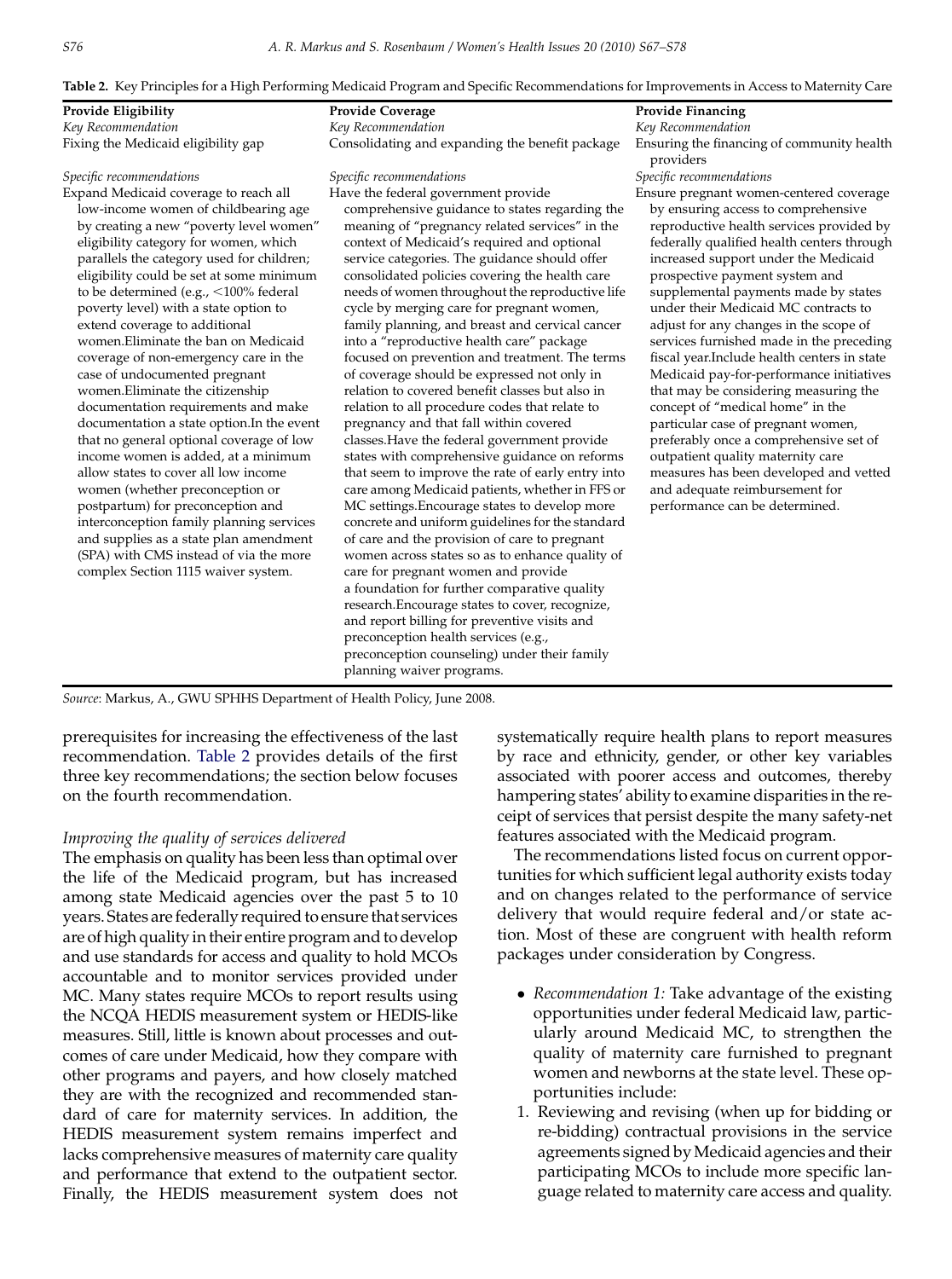- <span id="page-10-0"></span>2. Reviewing and revising state quality strategies to ensure that more emphasis is placed on maternity care across the program, including through the establishment of MCO collaboratives specifically targeting improvement in perinatal health outcomes.
- 3. Refining the external quality review process so that it encompasses the calculation of new performance measures, and the design and implementation of performance improvement projects and clinical studies focused on maternity care, an emphasis that should be reflected (when up for bidding or re-bidding) in the provisions of the EQRO contracts signed by Medicaid agencies and their external reviewers.
- 4. Encouraging state Medicaid agencies to engage in the creation of system-wide measurable quality outcome objectives through participation in local/state, regional and/or national collaboratives, such as the CMS National Neonatal Outcomes Improvement Project or the quality initiatives of Title V state agencies (e.g., Regional Perinatal Standards).
- Recommendation 2: Create a more unified approach to quality measurement, assessment and improvement of maternity care at the national level, building on the new CHIPRA requirements as well as voluntary initiatives undertaken in the private sector or as private–public partnerships. These changes include:
- 1. Establishing a new independent federal commission on quality, with a specific subcommission focused on maternity care, which would be charged with, first, reviewing the extent to which Medicaid ensures comparable access to affordable, quality services compared with employer-sponsored insurance, individual private insurance, and other public insurance (e.g., CHIP) and reduces health disparities; and, second, making system-wide recommendations for improvement. Alternatively, the Medicaid Access and CHIP Payment and Access Commission, recently established by CHIPRA, could take on this expanded role.
- 2. Requiring the Department of Health and Human Services to create a separate maternal health quality measurement program, the purpose of which would be to develop and implement quality measures for maternity care, design a continuous and uniform reporting system, recommend core measures of program performance for Medicaid and other insurance programs, award demonstration grants in maternity care measurement and improvement, and monitor and report on the quality of care of pregnant women enrolled in Medicaid and CHIP. Alternatively, the new federal quality program created under CHIPRA could be expanded to include a comprehensive

set of maternal health measures, building on the currently proposed measures of timeliness of prenatal care and cesarean section rate for low-risk, first-birth women to be part of the initial core set of child health measures under CHIPRA, and assessments of the quality of maternity care provided to all pregnant women enrolled in Medicaid, CHIP, and private insurance.

- 3. Increasing the focus on quality of care and improve the understanding of health care disparity in access and utilization of maternity care provided to Medicaid-covered women to inform programmatic and policy development by encouraging further research directed toward determining sources from which disparities may stem.
- 4. Incentivizing states to strengthen their pregnancy-related programs through the enactment of a performance-based approach to federal financing that would spur states to adopt eligibility reforms, coverage and payment reforms, health care access reforms, and reforms in pregnancyrelated quality improvements and establish a federal contribution rate of 90% for states that adopt all such reforms, thereby aligning the federal contribution for pregnancy care with that used for family planning services and supplies.

## Conclusion

The IOM report, Crossing the Quality Chasm, identifies the primary goal of any high-quality heath care system: the ability to furnish the right care, in the right setting, at the right time. This must also be the primary goal of Medicaid in regard to providing access to high-quality care for women throughout the reproductive cycle. All reforms should seek to support this aim. Much of the emphasis in policy development has been focused on access to care and great need for reform remains in the area of quality assurance and improvement, and disparity reduction. Health care reform may provide an opportunity to revisit the benefit package, the content of services covered in the package, the frequency with which these services should be furnished, and the development of meaningful measures to capture whether women of childbearing age, including pregnant women, regardless of insurance status, indeed receive adequate, timely, effective, safe, accessible, and culturally appropriate maternity care.

#### References

- Adams, K., Gavin, N., Handler, A., Manning, W., & Raskind-Wood, C. (2003). Transitions in insurance coverage from before pregnancy through delivery in nine states, 1996-1999. Health Affairs, 22, 219–229.
- Agency for Healthcare Research and Quality. (2006). H-CUPnet [on-line]. Available at: <http://hcupnet.ahrq.gov/>.